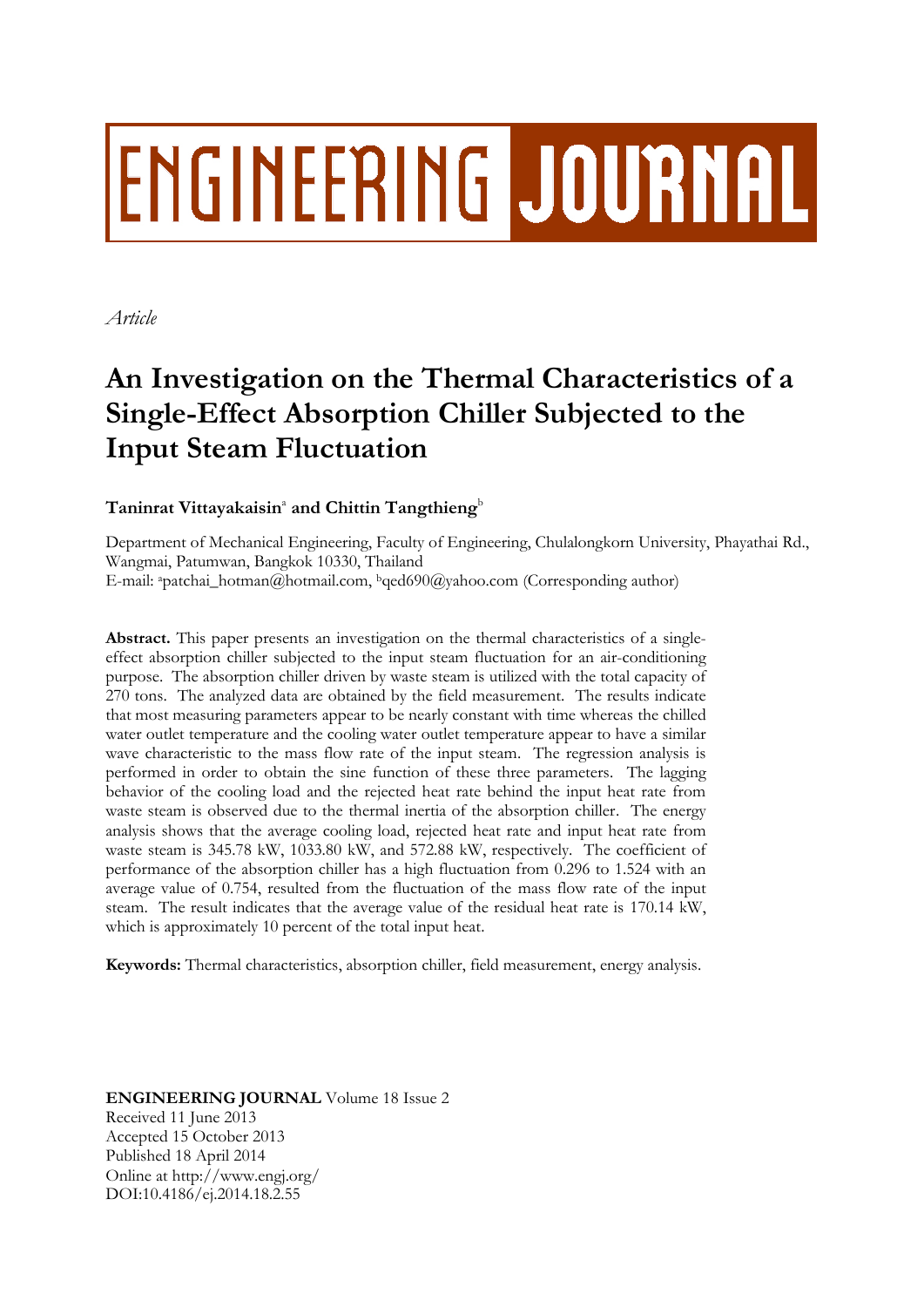#### **1. Introduction**

Over the last few decades, the energy efficiency becomes one of the most interesting topics due to the depletion of fossil fuel. Implementation of heating processes in most industries usually leads to a large amount of waste heat released to the environment. Therefore, it is beneficial to utilize the heat recovery devices to save the energy cost and protect the environment. An absorption chiller is also one of the heat recovery devices used to recover waste heat back to provide the cooling effect. In general, the thermal energy used to drive an absorption chiller may originate from many sources such as direct-fired burners [1, 2], steam [3, 4], flue gas [5, 6] or hot water [7, 8]. Because an absorption chiller is a heat-driven device, theoretically, the coefficient of performance (COP) of an absorption chiller is relatively low compared to that of a conventional electric one [9]. It is suggested that the heat source for an absorption chiller should be abundant and inexpensive, including the solar or geothermal heating [10, 11]. As a result, the energy analysis of the absorption refrigeration system [12-14] and the economic assessment of the implementation of the absorption chiller [15, 16] should be considered.

Most of the absorption-chiller analysis is performed under the steady state condition since the input heat rate and the cooling load are assumed constant. However, the absorption chiller driven by the waste steam may encounter a difficulty to control the input steam mass flow rate. In the case under our consideration, the pressure of the waste steam in the main flow is highly fluctuated. In general, the amount of the input steam mass flow rate is controlled by a control valve [17], which will be modulated according to how an actual chilled water temperature deviates from a set point one. As a result, the fluctuation of the chilled water outlet temperature is also observed. Thus, the focus of this research is to investigate the effect of the input steam fluctuation on the thermal characteristics of the absorption chiller. An energy analysis of a single-effect absorption chiller driven based on the input steam fluctuation is performed. The data obtained by the field measurement are analyzed by using the sinusoidal regression since the wave functions of some variables are observed. Thereafter, the thermal characteristics of the absorption chiller are investigated, including the calculation of the cooling load, the rejected heat rate, the input heat rate from waste steam, the coefficient of performance and the residual heat rate.

#### **2. Measuring devices and methodology**

The single-effect LiBr-H2O absorption chiller in the study is used to supply chilled water to three airconditioning rooms in an office building. These three rooms are the control room, ISDL room and laboratory. The heat source for the absorption chiller comes from waste steam produced by a nearby petrochemical plant as shown in Fig. 1.



Fig. 1. Schematic diagram of the absorption chiller under consideration.

The cooling capacity of the LiBr-H2O absorption chiller is 270 tons of refrigeration. A 37-kW chilled water pump with a spare is used to supply chiller water to all three air handling units (AHUs). By applying a control volume over the absorption refrigeration system, the theoretical energy balance of this can be depicted in Fig. 2. It should be noted that the rejected heat rate of the absorption chiller comes from two sources: the exothermic reaction by dissolving more water in weak LiBr-H2O solution at the absorber and the latent heat of condensation of water at the condenser. On the other hand, the waste steam is used as a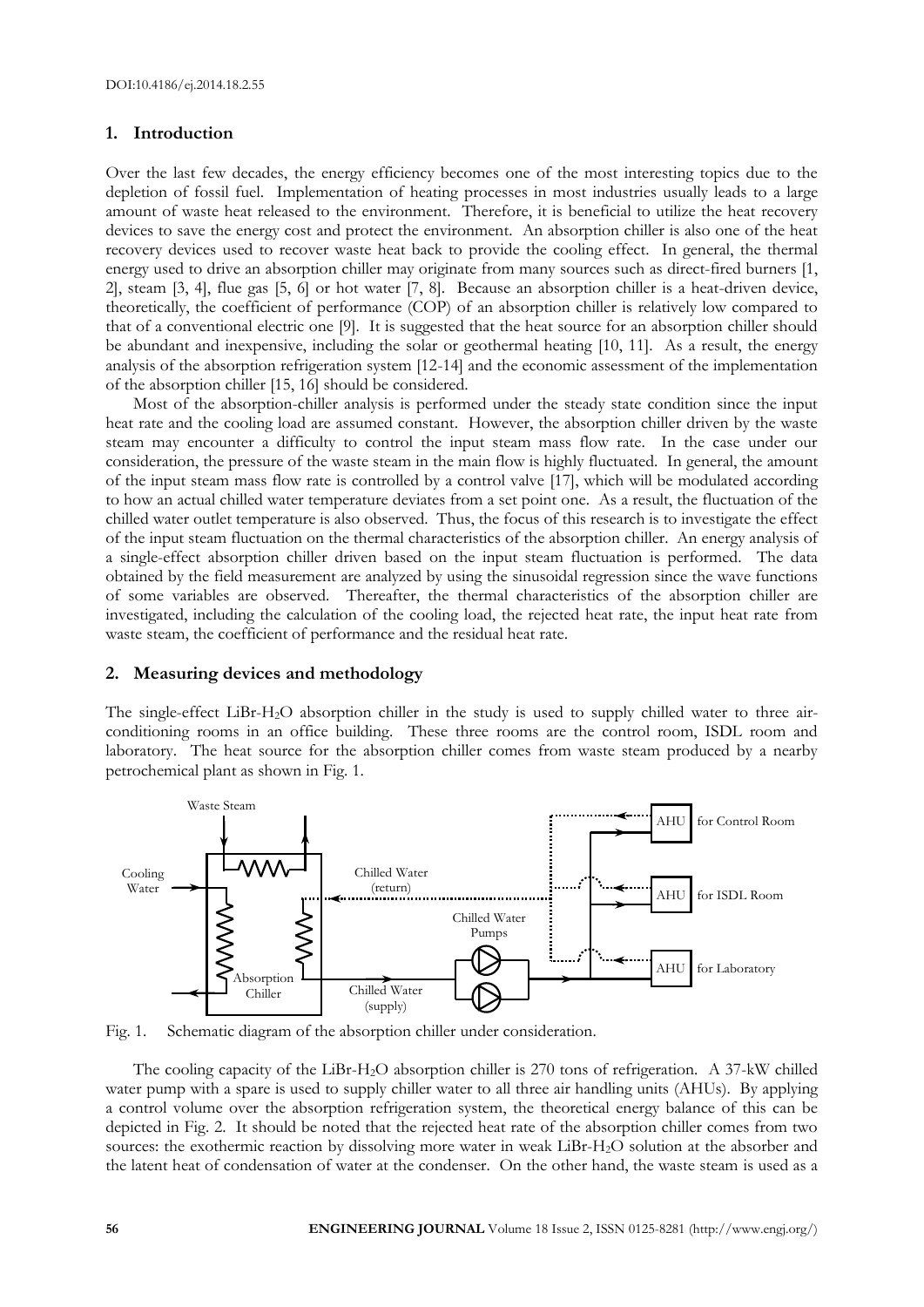heat source to separate water from the strong LiBr-H2O solution at the generator. The input power of the absorption chiller includes the pump power for the LiBr-H2O solution and the power for the control unit.



Fig. 2. Theoretical energy balance of the absorption refrigeration system.

For the field measurement, the measuring devices and methodology is summarized in Table 1. It is expected that the input electric power of the absorption chiller should be nearly constant over a period of time since this power is mainly used for operating an internal pump of the absorption chiller. Likewise, the volume flow rates of chilled water and cooling water should be nearly constant due to the steady-state operation of the chilled water and cooling water pumps without any sudden change of the piping system and without a variable speed drive control. Therefore, the measuring period will be four days for every 15 minutes in order to obtain enough accuracy to determine the average values of these three variables. On the other hand, the chilled water inlet and outlet temperatures, the cooling water inlet and outlet temperatures, and the mass flow rate of the input steam may exhibit the variation during a short period of time. The measuring period is then 15 minutes for every 30 seconds.

| Audit item                                           | <b>Symbol</b>                          | <b>Measuring device</b>                    | Methodology                                          | Accuracy                 |
|------------------------------------------------------|----------------------------------------|--------------------------------------------|------------------------------------------------------|--------------------------|
| 1. Input electric power of<br>the absorption chiller | $\dot{W}_{AC}$                         | Power meter with a<br>data logger          | Record data for every<br>15 minutes in 4 days        | $\pm 1\%$                |
| 2. Volume flow rate of<br>chilled water              | FL <sub>CHW</sub>                      | Ultrasonic<br>flowmeter                    | Record data for every<br>15 minutes in 4 days        | $\pm 2\%$                |
| 3. Volume flow rate of<br>cooling water              | $FL_{CLW}$                             | Ultrasonic<br>flowmeter                    | Record data for every<br>15 minutes in 4 days        | $\pm 2\%$                |
| 4. Chilled water inlet and<br>outlet temperatures    | $T_{\text{CHW,in}}$ ,<br>$T_{CHW,out}$ | Thermocouple<br>probes                     | Record data for every<br>30 seconds in 15<br>minutes | $\pm 0.1$ <sup>o</sup> C |
| 5. Cooling water inlet and<br>outlet temperatures    | $T_{CLW,in}$ ,<br>$T_{\rm CLW,out}$    | Thermocouple<br>probes                     | Record data for every<br>30 seconds in 15<br>minutes | $\pm 0.1$ °C             |
| 6. Mass flow rate of the<br>input steam              | $m_{ST}$                               | Orifice plate with<br>pressure transmitter | Record data for every<br>30 seconds in 15<br>minutes | $+2\%$                   |

Table 1. The measuring devices and methodology.

Most of the measuring devices are portable, except the steam flow meter which is a fixed measuring device used for the plant. The power meter range includes both three-phase and single-phase devices with a maximum current and voltage up to 6,500 A and 600 V, respectively. For measuring the steam mass flow rate, the differential pressure across the orifice plate will be first converted to the 4-20 mA DC signal by the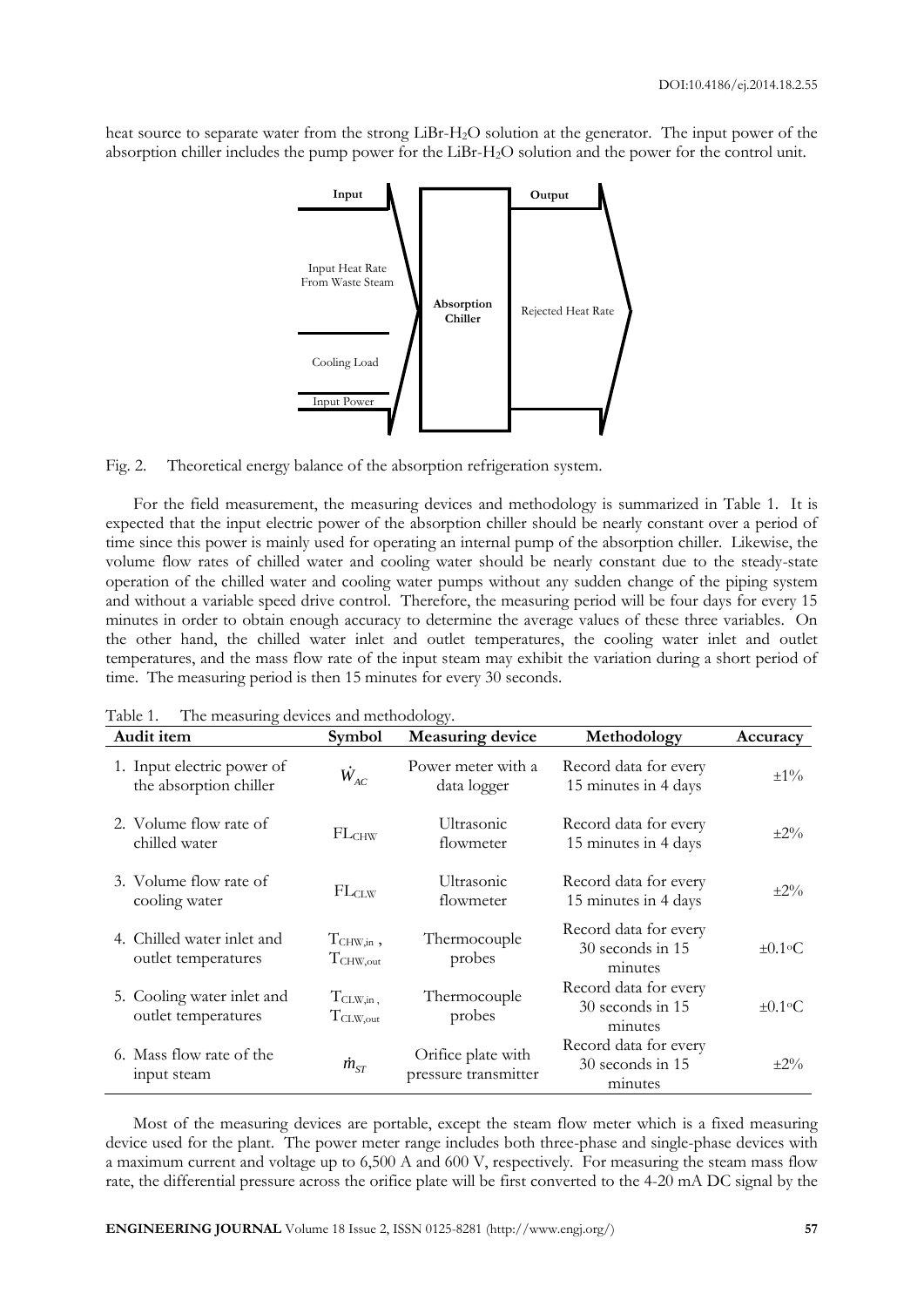pressure transmitter and eventually converted to the mass flow rate by the control unit. The ultrasonic flowmeter is applicable to homogeneous liquid flow with low solid content. The range of the flowmeter is between 0.2 to 12 m/s. For the chilled water and cooling water temperature measurement, the type-K thermocouples are used with metallic probes. In order to record temperature data, the liquid-in-glass thermometers must be removed from the thermowells and replaced by the thermocouple probes. It is noted that during the entire measurement period, the setting point temperature of the three designated rooms is 25°C as a control parameter.

#### **3. Results and Discussion**

#### **3.1. The Field Measurement Result**

Based on the measuring devices and methodology given by Table 1, the variations of the variables aforementioned in Table 1 with time are depicted in Figs. 3 to 7.



Fig. 3. Variation of the input electric power with time.



Fig. 4. Variations of the volume flow rates of the chilled water and cooling water with time.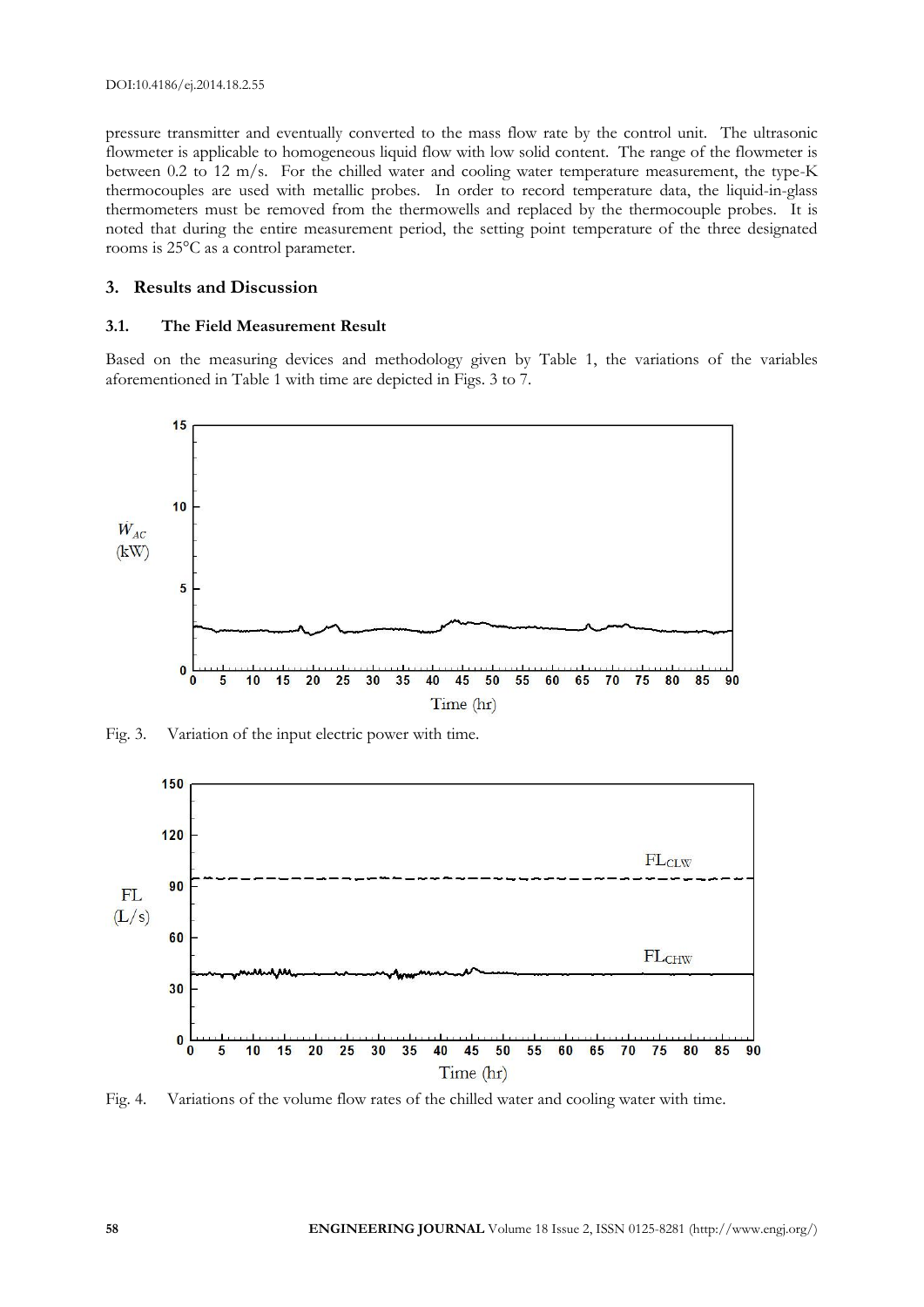

Fig. 5. Variations of the chilled water inlet and outlet temperatures with time.



Fig. 6. Variations of the cooling water inlet and outlet temperatures with time.



Fig. 7. Variation of the mass flow rate of the input steam with time.

It can be seen that  $W_{AC}$ , FL<sub>CHW</sub> and FL<sub>CLW</sub> are nearly constant with time as expected. In addition,  $T_{CHW,in}$  and  $T_{CLW,in}$  also exhibit constant behavior with time. In case of  $T_{CHW,in}$ , it is explained that the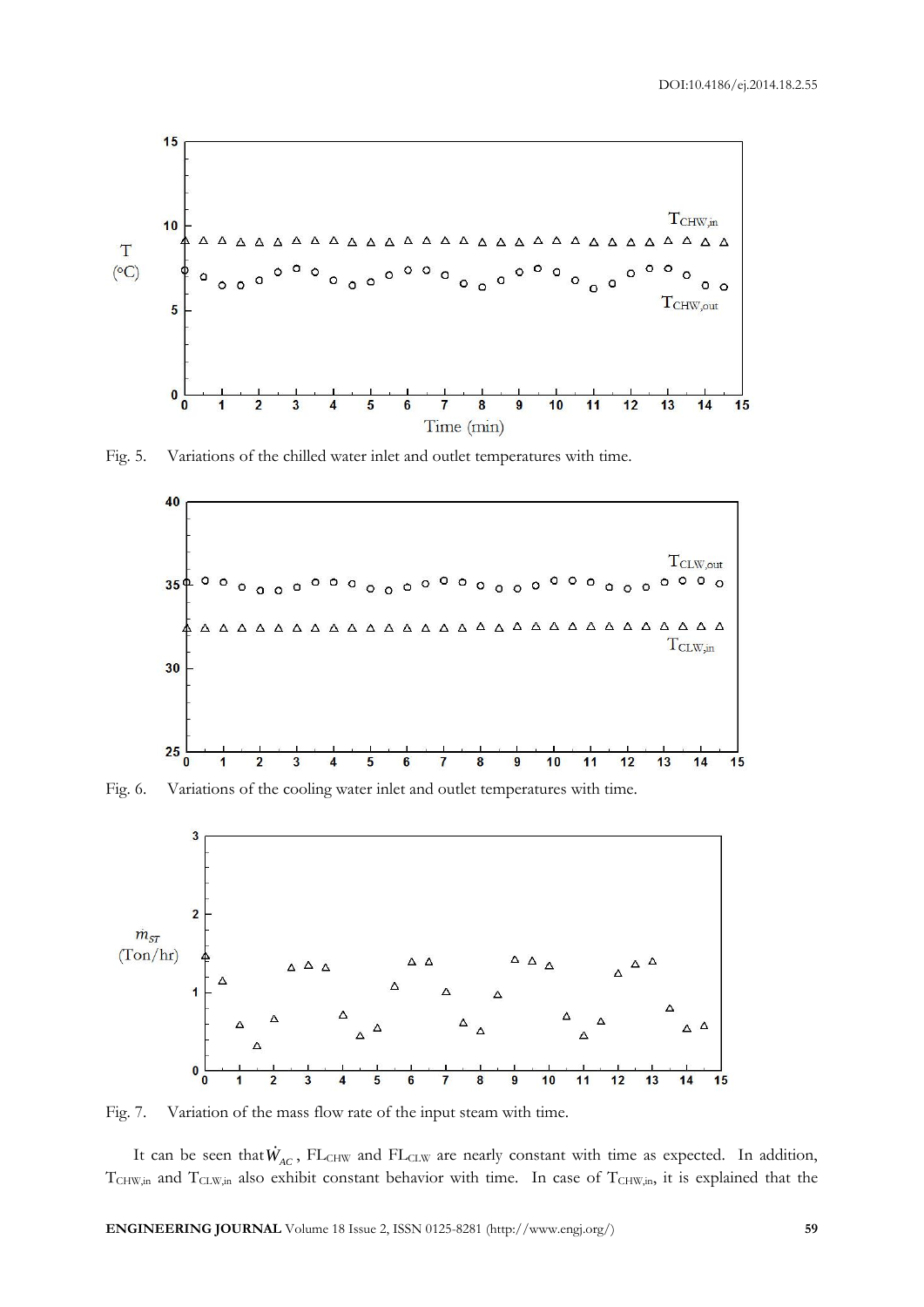cooling load of the chiller does not have much change in a short period of time, leading to a nearly constant value of  $T_{CHW,in}$ . In case of  $T_{CLW,in}$ , it does not have much change because the cooling water is supplied from the main cooling tower of the plant. As a result, it is reasonable to use a simple average over the entire period of time as an approximation of these five variables. The results are given in Table 2.

| Table 2. | The average values of the input electric power, the volume flow rate of the chilled water and |
|----------|-----------------------------------------------------------------------------------------------|
|          | cooling water, the chilled water and cooling water inlet temperatures.                        |

| <b>Variables</b>    | <b>Average Values</b> |
|---------------------|-----------------------|
| $W_{AC}$            | $2.53$ kW             |
| FLCHW               | $39.03$ L/s           |
| $FL_{CLW}$          | $94.73 \text{ L/s}$   |
| T <sub>CHW,in</sub> | $9.05\circ C$         |
| $T_{CLW,in}$        | $32.44\circ C$        |

On the other hand, it is observed from Figs. 5 to 7 that the values of  $T_{CHW,out}$ ,  $T_{CLW,out}$  and  $\dot{m}_{ST}$  exhibit the sinusoidal behaviors with time. In order to determine the expression of these three variables with time, the regression analysis is required and explained in the next section.

#### **3.2. Regression Analysis**

The general form of the sine wave can be written as [18]:

$$
Y - \overline{Y} = A \sin\left(\frac{2\pi}{\tau} (t - \varphi)\right)
$$
 (1)

where *A* is the amplitude,  $\tau$  is the wave period,  $\phi$  is the phase and *Y* is the arithmetic mean of the dependent variables, i.e.,  $T_{\text{CHW,out}}$ ,  $T_{\text{CLW,out}}$  and  $\dot{m}_{ST}$ . To obtain the values of *A*,  $\phi$  and  $\tau$ , the regression analysis is performed on the field measurement data. From the observation of Figs. 5 to 7, it should be noted that these three variables of T<sub>CHW,out</sub>, T<sub>CLW,out</sub> and  $\dot{m}_{ST}$  exhibit the same wave period, but different amplitude and different phase. Therefore, the assumption of identical values of  $\tau$  for these three variables is made for the regression analysis. As a result, the coefficients for the sine function of each dependent variable are given in Table 3. In addition, the coefficients of determination or R<sup>2</sup> of the regression analysis are provided.

Table 3. The coefficients for the sine function and the coefficients of determination from regression analysis for the related variables.

|                   |                  |                  | $\mathbf{R}^2$ |          |      |
|-------------------|------------------|------------------|----------------|----------|------|
|                   |                  | A                |                | <b>O</b> |      |
| $T_{CHW,out}$     | $6.97^{\circ}$ C | $0.55^{\circ}$ C | 191.6 s        | 130.5 s  | 0.93 |
| $T_{\rm CLW,out}$ | $35.04$ °C       | $0.28$ °C        | 191.6 s        | 187.5 s  | 0.87 |
| $\dot{m}_{ST}$    | $0.95$ Ton/hr    | $0.51$ Ton/hr    | 191.6 s        | 153.0 s  | 0.88 |

The comparison between the field measurement data and the estimated sine function of TCHW,out, TCLW,out and  $\dot{m}_{ST}$  are depicted in Figs. 8 to 10.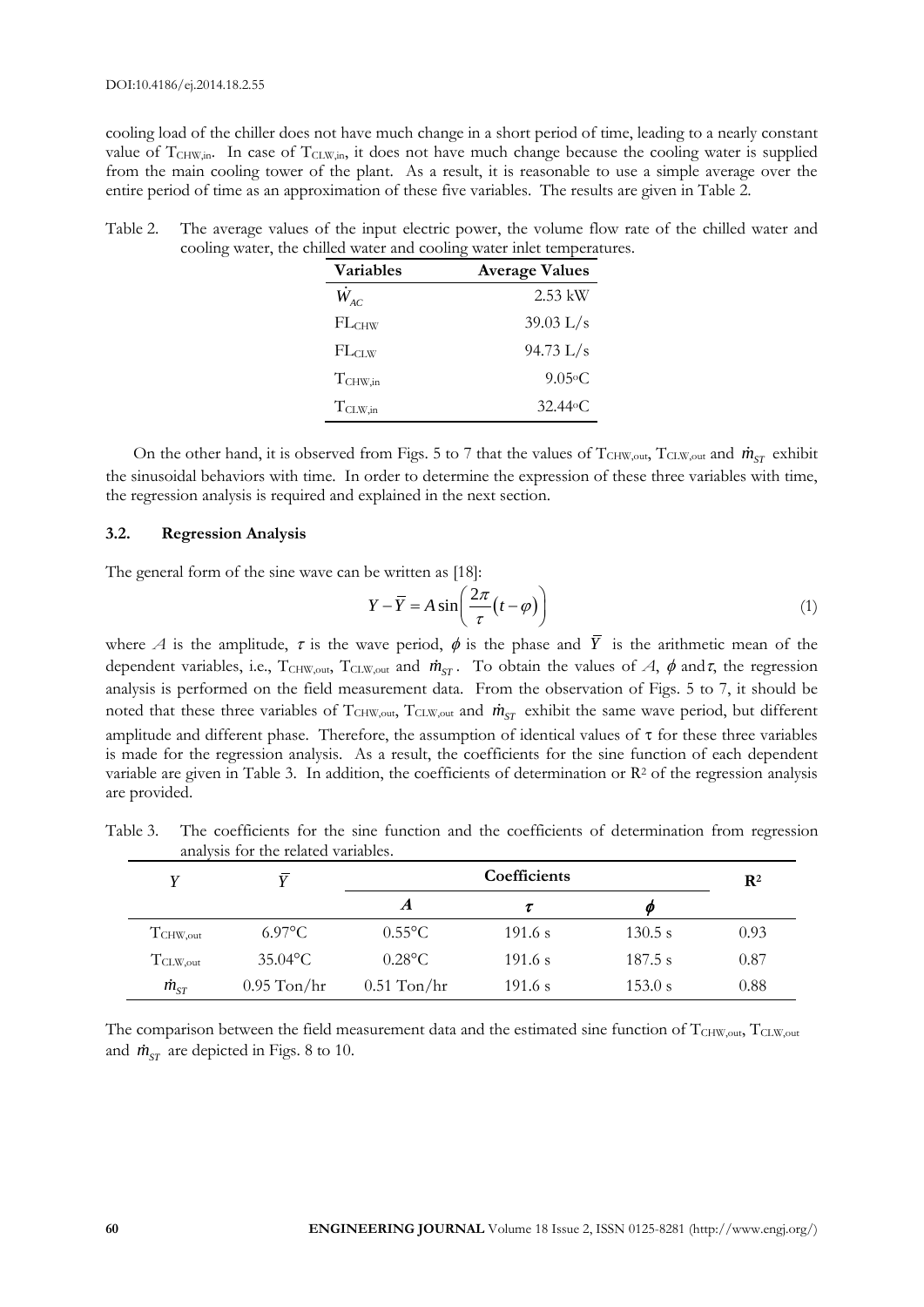

Fig. 8. Comparison between the field measurement data and the estimated sine function of the chilled water outlet temperature.



Fig. 9. Comparison between the field measurement data and the estimated sine function of the cooling water outlet temperature.



Fig. 10. Comparison between the field measurement data and the estimated sine function of the mass flow rate of the input steam.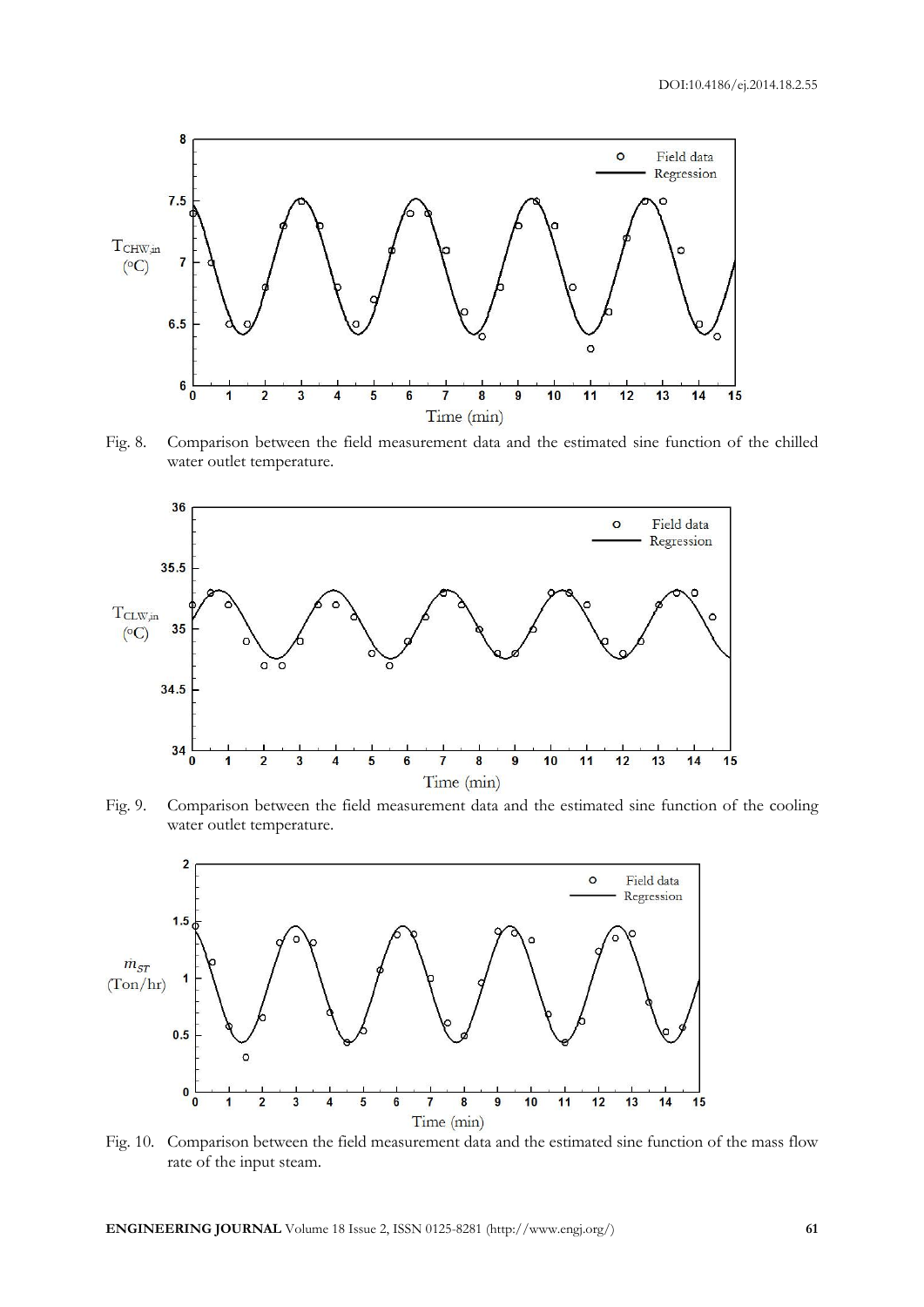#### **3.3. Energy Analysis**

The analysis of the performance of the absorption chiller is based on the field data measurement in Section 3.1. The supplementary data such as the properties of steam and water are given in [19]. First, the cooling load of the absorption chiller or  $\dot{Q}_{CL}$  can be calculated by<br> $\dot{Q}_{CL} = \dot{m}_{CHW} C_{P,CHW} \left( T_{CHW,in} - T_{CHW,out} \right)$ 

$$
\dot{Q}_{CL} = \dot{m}_{CHW} C_{P,CHW} \left( T_{CHW,in} - T_{CHW,out} \right) \tag{2}
$$

Since FL<sub>CHW</sub> is given by Table 2,  $\dot{m}_{CHW}$  or the mass flow rate of the chilled water is equal to 39.03 kg/s by taking the density of the chilled water to be 1 kg/L. The average value of TCHW,in is given by Table 2 whereas T<sub>CHW,out</sub> is expressed by Eq. (1) with the coefficients provided in Table 3. The value of C<sub>P,CHW</sub> or the specific heat of the chilled water is given by 4.208 kJ/kg-K.

The rejected heat rate from the chiller or  $\dot{Q}_{REJ}$  is given by<br> $\dot{Q}_{REJ} = \dot{m}_{CLW} C_{P,CLW} \left( T_{CLW,out} - T_{CLW,in} \right)$ 

$$
\dot{Q}_{REJ} = \dot{m}_{CLW} C_{P,CLW} \left( T_{CLW,out} - T_{CLW,in} \right)
$$
\n(3)

Based on the value of FL<sub>CLW</sub> given by Table 2, the value of  $\dot{m}_{CLW}$  is equal to 94.73 kg/s. The average value of  $T_{CLW,in}$  is given by Table 2 whereas  $T_{CLW,out}$  is expressed by Eq. (1) with the coefficients provided in Table 3. The value of C<sub>P,CLW</sub> or the specific heat of the cooling water is given by 4.180 kJ/kg-K. The input heat rate or  $\dot Q_{ST}$  can be expressed as

$$
\dot{Q}_{ST} = \frac{\dot{m}_{ST} h_{fg,ST}}{3.6}
$$
 (4)

 $\dot{m}_{ST}$  is expressed by Eq. (1) with the coefficients provided in Table 3.  $h_{fg,ST}$  is the enthalpy of vaporization of water is given by 2,190.7 kJ/kg since the average steam pressure is 226.7 kPa. The variations of  $Q_{CL}$ ,  $Q_{REJ}$  and  $Q_{ST}$  with time are depicted in Fig. 11.



Fig. 11. Variations of the cooling load, the rejected heat rate, and the input heat rate with time.

To determine the coefficient of performance or COP of the absorption chiller, the average input power of the chiller or  $W_{AC}$  is provided in Table 2. As a result, COP can be expressed as

$$
COP = \frac{\dot{Q}_{CL}}{\dot{W}_{AC} + \dot{Q}_{ST}}
$$
\n(5)

The variation of COP with time is depicted in Fig. 12.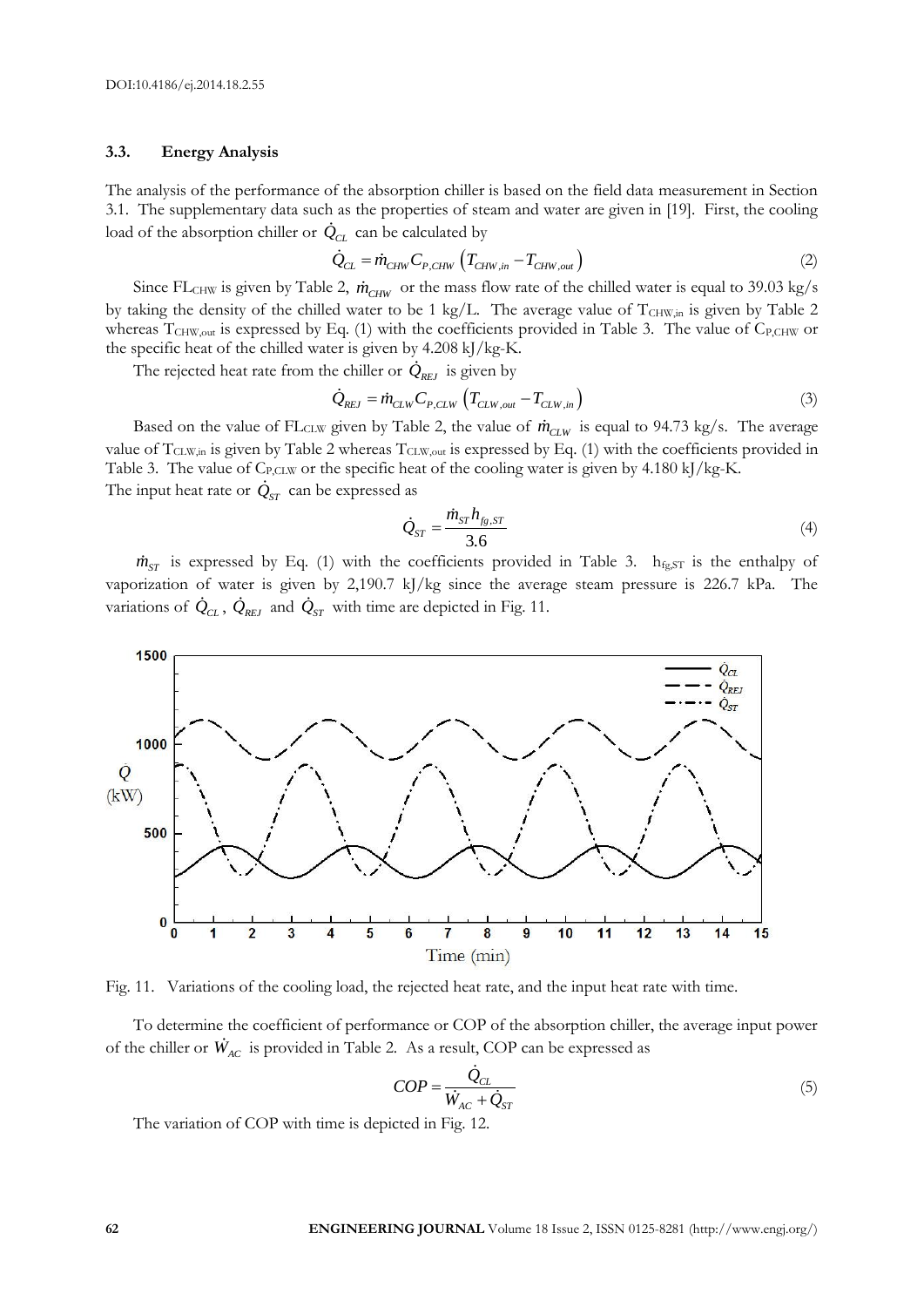DOI:10.4186/ej.2014.18.2.55



Fig. 12. Variation of the coefficient of performance of the absorption chiller with time.

It can be seen that  $\dot{Q}_{CL}$ ,  $\dot{Q}_{REJ}$  and  $\dot{Q}_{ST}$  also exhibit the sinusoidal behaviors with different phases:  $\dot{Q}_{CL}$ and  $Q_{REJ}$  lag  $Q_{ST}$ . The average values of  $Q_{CL}$ ,  $Q_{REJ}$  and  $Q_{ST}$  are 345.9 kW, 1,033.9 kW and 572.9 kW, respectively. The lagging behavior of  $Q_{CL}$  and  $Q_{REJ}$  may be caused by the thermal inertia of the absorption chiller, which cannot respond to the input heat from steam on time. It is also observed that at a certain time when  $Q_{ST}$  reaches the maximum point, the value of  $Q_{CL}$  is still low, leading to a relatively low value of COP shown in Fig. 12. In contrast, once  $Q_{ST}$  almost reaches the minimum point with a moderate value of  $Q_{CL}$ , COP will reach the maximum value. Because  $Q_{ST}$  varies from 267.8 kW to 888.4 kW, which is approximately increased by 3.3 times in magnitude, COP has a high fluctuation from 0.296 to 1.524 with an average value of 0.754. In general, the value of COP of a single-effect absorption chiller is typically between 0.7 and 0.8 [20, 21]. It is noted that since COP is highly fluctuated, the energy evaluation program of this absorption chiller must be carefully conducted with the recognition of the fluctuation behavior. Otherwise, the misinterpretation of either overrated or underrated performance of the chiller may occur. The theoretical energy balance of the absorption refrigeration system is demonstrated in Fig. 2. However, for the actual absorption refrigeration system the energy balance can be performed by adding an additional term, i.e., the residual heat rate or  $\dot{Q}_R$  as follows:<br>  $\dot{Q}_{CL} + \dot{Q}_{ST} - \dot{Q}_{REJ} + \dot{W}_{AC} + \dot{Q}_R = 0$ 

$$
\dot{Q}_{CL} + \dot{Q}_{ST} - \dot{Q}_{REJ} + \dot{W}_{AC} + \dot{Q}_{R} = 0
$$
\n(6)

By substituting  $Q_{CL}$ ,  $Q_{REJ}$ ,  $Q_{ST}$  and  $W_{AC}$  from Eqs. (2) to (4) and Table 2, respectively, into Eq. (6), the behavior of  $Q_R$  as s function of time is depicted in Fig. 13.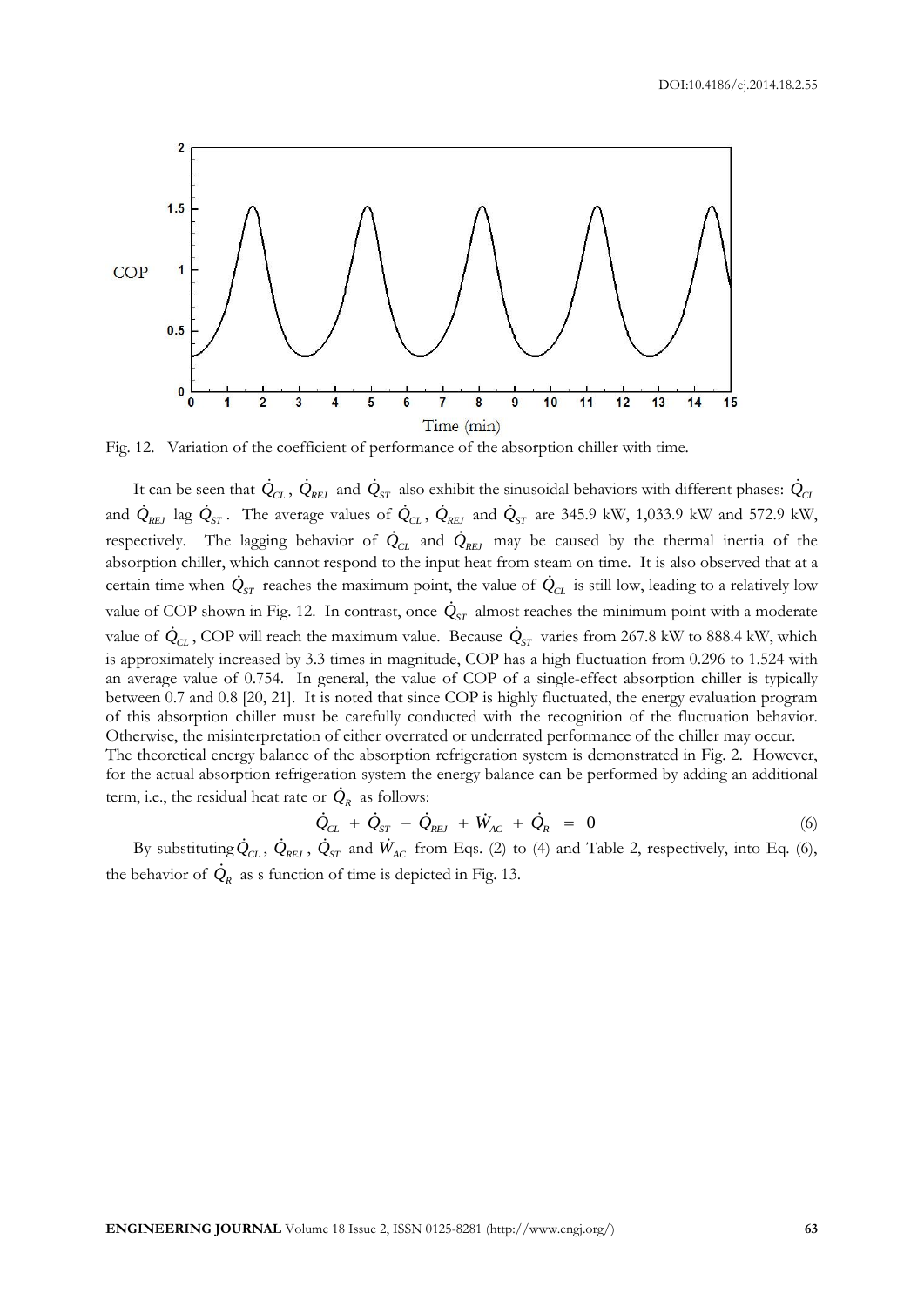

Fig. 13. Variation of the residual heat rate of the absorption chiller with time.

It should be noted that the sign convention of Eq.  $(6)$  is based on the heat engine: positive heat input and positive work output. On the other hand, the sign of  $Q_R$  could be positive or negative. Theoretically,  $\dot{Q}_R$  must be zero due to the absence of any energy interaction to the absorption chiller rather than  $\dot{Q}_{CL}$ ,  $Q_{REJ}$ ,  $Q_{ST}$  and  $W_{AC}$ . It can be seen from Fig. 13 that  $Q_R$  exhibits the sinusoidal behavior with a fluctuation from 90.3 kW to 306.9 kW which is nearly in phase with COP shown in Fig.12. A Sankey diagram representing the energy balance of the absorption chiller at the average COP is depicted in Fig. 14.



Fig. 14. Sankey diagram of the absorption chiller at the average COP of 0.754.

At the average COP of 0.754,  $Q_R$  is resulted from the heat transfer from the environment into the chiller due to imperfect insulation. Since most part of the working fluid within the absorption refrigeration cycle operates below the ambient temperature, this leads to a positive value of  $Q_R$ . It is noted that the magnitude of *QR* shown in Fig. 14 is approximately 18.5 percent of the total energy input of 919.00 kW.

#### **4. Conclusion**

The thermal characteristics of an absorption chiller driven by waste steam are investigated in this present paper. The obtained data from the field measurement are analyzed by using a simple average method and by using the sinusoidal regression. The cooling load, the rejected heat rate, the input heat rate from waste steam and the coefficient of performance of the absorption chiller are determined. A study of the residual heat rate based on the energy balance is examined. The result shows the lagging behavior of the cooling load and the rejected heat rate behind the input heat rate from waste steam due to the thermal inertia of the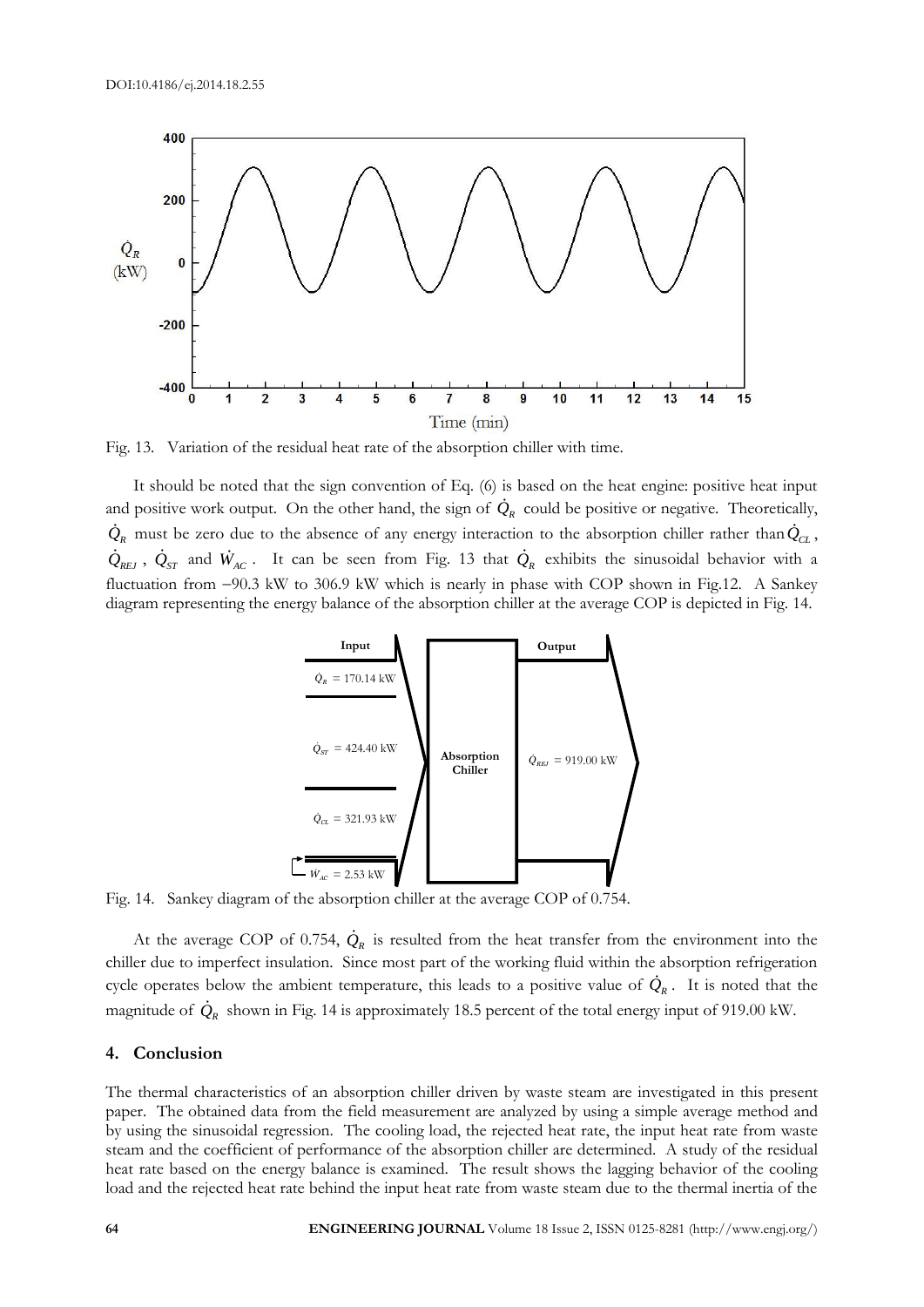absorption chiller. However, the fluctuation of the cooling load and the rejected heat rate is mild compared with that of the input heat rate. The average cooling load, rejected heat rate and input heat rate from waste steam is determined to be 345.78 kW, 1033.80 kW, and 572.88 kW, respectively. The fluctuation of the input heat rate from the waste steam can cause COP to vary from 0.296 to 1.524, with the average value of 0.754. A study of the residual heat rate shows that the fluctuation of the residual heat rate is nearly in phase with that of COP. Based on the energy analysis at the average COP, the residual heat rate is 170.14 kW, caused by the imperfect insulation of the refrigeration system. It is approximated that the residual heat rate is 18.5 percent of the total heat input.

#### **Acknowledgement**

The authors gratefully acknowledge the energy and planning office (EPPO), ministry of energy for the financial support of this project via the demand side management (DSM) bidding program: phase 8.

#### **References**

- [1] E. Torrella, D. Sánchez, R Cabello, J. A. Larumbe, and R. Llopis, "On-site real-time evaluation of an air-conditioning direct-fired double-effect absorption chiller," *Applied Energy*, vol. 86, no. 6, pp. 968- 975, 2009.
- [2] Y. Li, Q. Qiu, and C. Liu, "Operation proposal and efficiency analysis of direct-fired absorption chillers biogas produced in the brewer," in *World Renewable Energy Forum (WREF 2012)*, Denver, CO, May 13-17, 2012, vol. 6, pp. 4713-4720.
- [3] S. Ahmed, M. S. A. Mohammed, and S. I. Ul-Haq Gilani, "Exergy analysis of a double-effect parallelflow commercial steam absorption chiller," *Journal of Applied Sciences*, vol. 12, no. 24, pp. 2580-2585, 2012
- [4] H. Yin, D. H. Archer, and M. Qu, "The heat transfer characteristics of a 16 kW steam driven double effect absorption chiller," in *Proceedings of the 2nd International Conference on Energy Sustainability (ES 2008)*, Jacksonville, FL, August 10-14, 2008, vol. 1, pp. 637-649.
- [5] S. M. Jin, L. Y. Chen, and Y. C. Zhu, "Analysis of energy utilizing efficiency in a two-stage LiBr-H2O absorption refrigerator driven by waste heat of flue gas," *Journal of Engineering Thermophysics*, vol. 31, no. 1, pp. 19-23, 2010.
- [6] A. Haywood, J. Sherbeck, P. Phelan, G. Varsamopoulos, and S. K. Gupta, "Thermodynamic feasibility of harvesting data center waste heat to drive an absorption chiller," *Energy Conversion and Management*, vol. 58, pp. 26-34, 2012.
- [7] K. A. Goodheart, S. A. Klein, K. Schultz, J. Lebrun, P. Sarhisia, and J. Kohler, "Economic assessment of low firing temperature absorption chiller systems," *ASHRAE Transactions*, vol. 108, Part 1, pp. 771- 780, 2002.
- [8] S. Jeong, B. H. Kang, C. S. Lee, and S. W. Karng, "Computer simulation on dynamic behaviour of a hot water driven absorption chiller," in *Proceedings of the International Absorption Heat Pump Conference*, January 19-21, 1994, pp. 333-338.
- [9] Y. A. Cengel and M. A. Boles, "Refrigeration cycles," in *Thermodynamics: an Engineering Approach*, 6th edition, Singapore: McGraw Hill, 2007, ch. 11, pp. 647-650.
- [10] F. N. Saman and K. Wala-Al-Deen Said, "Modeling the performance of small capacity lithium bromide-water absorption chiller operated by solar energy," in *Proceedings of the 31st Intersociety Energy Conversion Engineering Conference: Part 1*, Washington, DC, August 11-16, 1996, vol. 3, pp. 1691-1696.
- [11] C. D. Erickson, I. Kyung, and P. G. Holdmann, "Geothermal powered absorption chiller for Alaska Ice Hotel," *Transactions - Geothermal Resources Council*, vol. 29, pp. 57-59, 2005.
- [12] Y. Hu, L. Schaefer, and V. Hartkopf, "Detailed energy and exergy analysis for a solar lithium bromide absorption chiller and a conventional electric chiller (R134A)," in *International Mechanical Engineering Congress and Exposition (IMECE 2011)*, Denver, CO, November 11-17, 2011, vol. 4, Parts A and B, pp. 1197-1205.
- [13] Y. Hu, L. Schaefer, and V. Hartkopf, "Energy and exergy analysis of integrating compound parabolic collectors (CPC) with lithium bromide (Li-Br) absorption chiller for building heating and cooling to achieve net zero buildings," *ASHRAE Transactions*, vol. 117, no. 2, pp. 174-182, 2011.